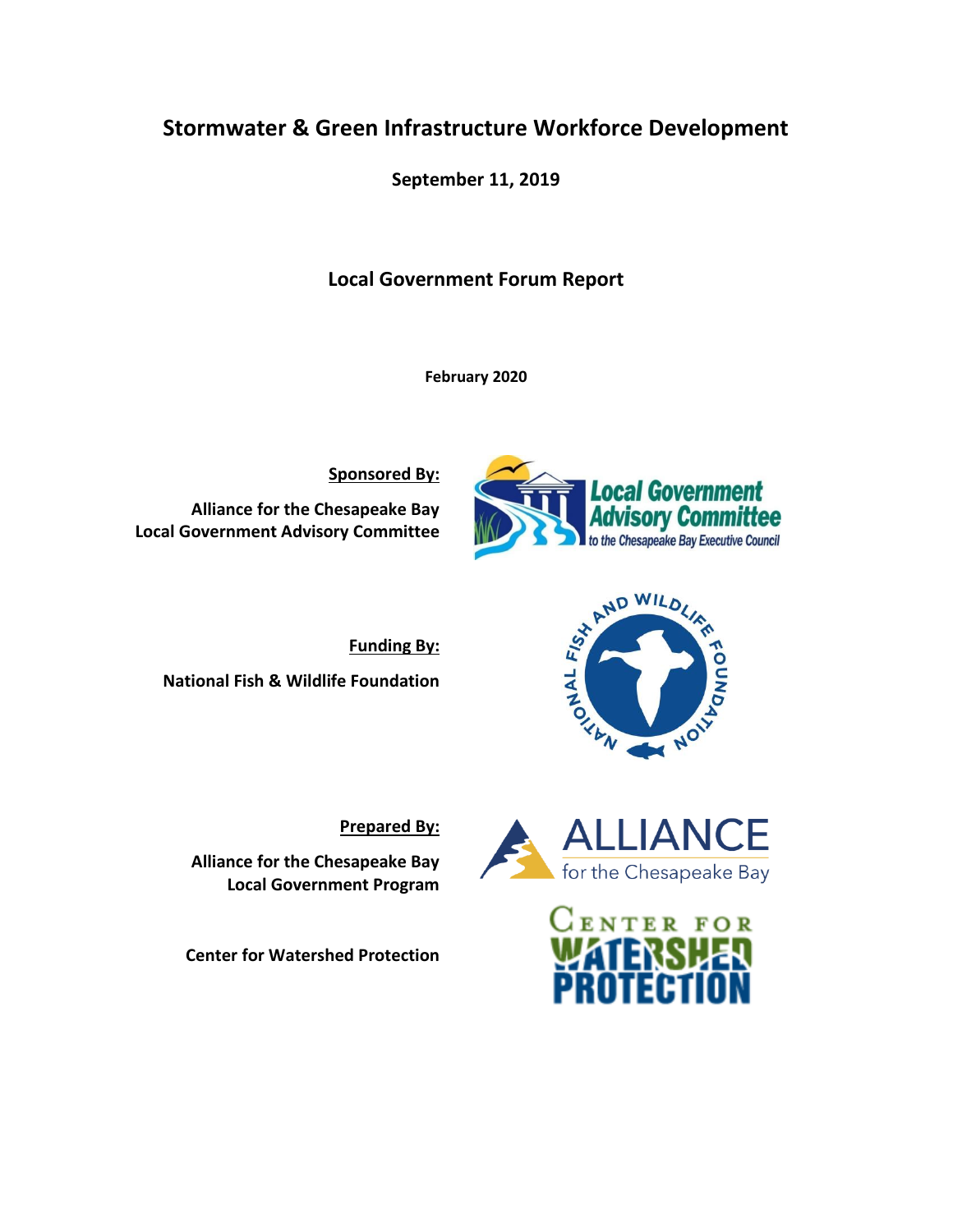# **Forum Overview and Objectives**

#### *Background*

In the past several years, the Local Government Advisory Committee (LGAC) to the Chesapeake Executive Council has sought insight and understanding of local leaders' water resource priorities, and through additional grant funding from the Virginia Environmental Endowment and the Pennsylvania Department of Environmental Protection, LGAC members hosted a large number of local elected official roundtables in VA and PA to discuss local priorities in the Watershed. A recurring theme heard from local leaders was increasing the *opportunities for workforce development*, and the problem of an inadequate workforce to support the implementation and maintenance of stormwater and green infrastructure best management practices (BMPs). In the 2018 LGAC recommendations letter to the Chesapeake Executive Council, LGAC advocated for the need to support and expand workforce development programs.<sup>1</sup>

In order to understand local communities' workforce development needs and priorities, and following up on LGAC's 2018 Workforce Development Recommendation, the focus of the 2019 Local Government Forum was to provide the Chesapeake Bay Program leadership with more specific recommendations to better meet the workforce needs in communities across the Bay region.

The Forum was hosted by LGAC in conjunction with the Alliance for the Chesapeake Bay (Alliance). Funding for the Forum was provided by the National Fish & Wildlife Foundation (NFWF). The Forum was facilitated by the Alliance's Local Government Programs Director Jennifer Starr, the Alliance's Executive Director Kate Fritz, and Neely Law with the Center for Watershed Protection.

Prior to the Forum, a Backgrounder was sent to attendees that included the initial problem statement, meeting goal, and assumptions. This was done in order to maintain a clear focus for the Forum given the wide-breadth of topics and meaning of workforce development. Participant feedback was requested on these initial drafts during the Forum. The intent was to better understand the needs for workforce development throughout the Chesapeake Bay Watershed and provide resources through case study example programs and initiatives. See Appendix B for the Backgrounder and Appendix C for the Forum Agenda.

The Forum goals were to highlight current programs that **combine meaningful employment, a living wage, and marketable trade skills,** and bring together experts and implementers in workforce development programs across the Bay with LGAC members who represent a diverse group of community leaders. The Forum Planning Team targeted representatives for attendance in order to achieve the necessary cross-section of experiences and points of view and begin a dialogue in order to understand local workforce development needs and brainstorm recommendations for expanding existing models and introducing new and innovative workforce development opportunities in the Chesapeake Bay watershed.

The Forum was held on September 11, 2019 at the National Conservation Training Center (NCTC) in Shepherdstown, WV. A total of 60 individuals attended the 1-day workshop, including 52 participants representing local, state, and federal governments, as well as regional entities, funders, technical assistance providers, and 8 Alliance staff representatives. See Appendix A for a list of Forum participants.

<sup>&</sup>lt;sup>1</sup> See Appendix B, Figure 1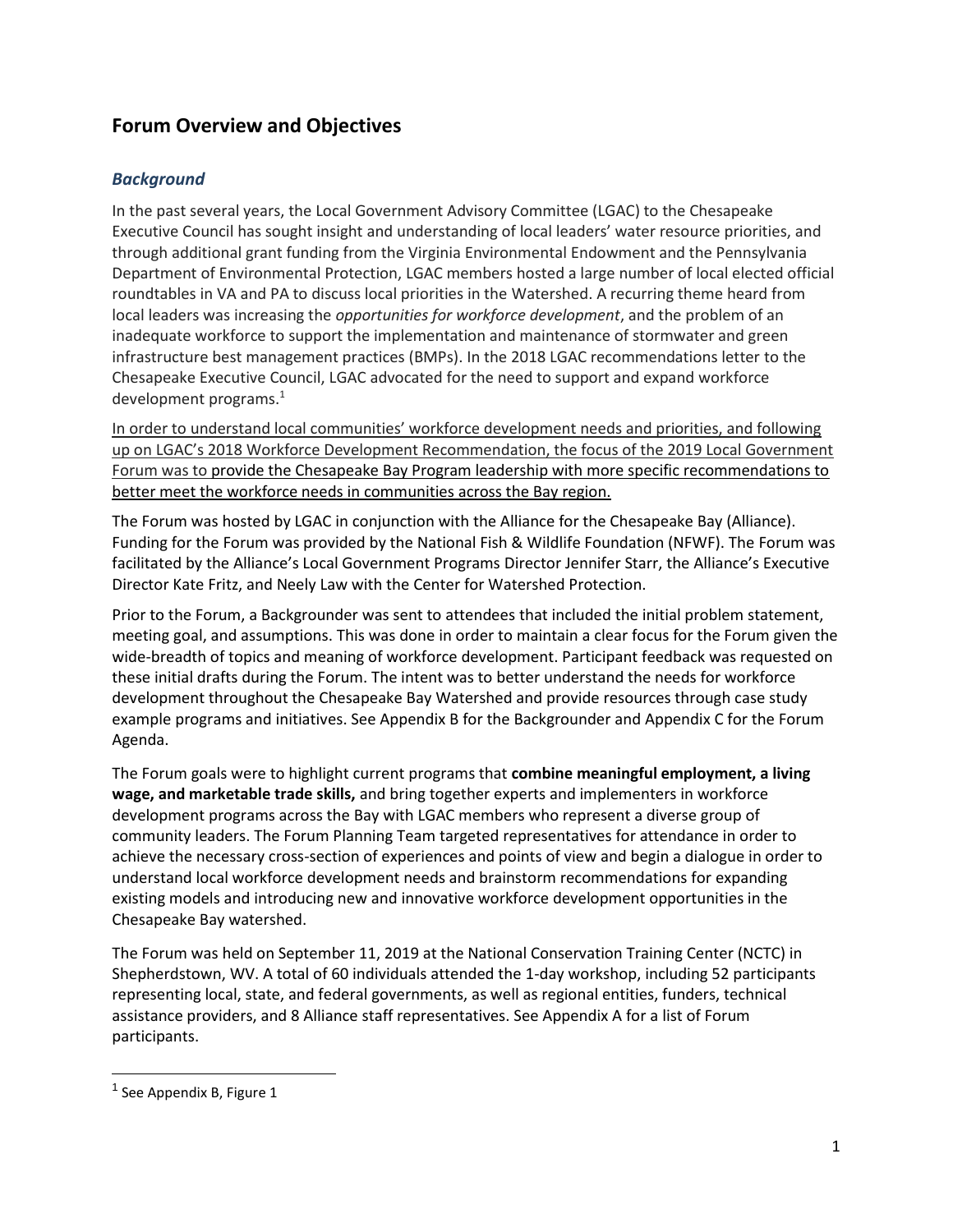The Forum was meant **to identify where gaps of information to fulfill needs may exist with existing programs and showcase successful programs in order to meet the variety of technical and entry level installation and maintenance needs that communities require across the Bay for stormwater management**. This report provides a summary of the Forum, including the research and planning leading up to the day's events, as well as the day's discussions and resulting recommendations.

#### *Pre-Forum Planning*

Extensive planning went into developing materials for the Forum that helped structure the discussion and input requested from participants. LGAC staff enlisted a Forum Planning Team<sup>2</sup> to inform materials that included developing the problem statement, a set of guiding assumptions, preliminary recommendations, program resources and a Program Comparison Matrix<sup>3</sup>. This Backgrounder was distributed to Forum participants and allowed everyone to get on the same page for Forum expectations and scope, so that the facilitators could utilize the day for productive discussion and feedback.

The Forum Planning Team held three, one-hour conference calls where their input was taken into consideration, as well as communicated via email to provide extensive input on materials and recommendations and on who should be invited to attend. LGAC staff also held many individual phone conversations with members of the planning team who have led the development and implementation of workforce development programs that were highlighted during the Forum. This helped the Alliance to better understand the workforce development programs that meet a variety of needs regarding the installation and maintenance of stormwater and green infrastructure BMPs. Further, the Forum Planning Team also helped LGAC identify the key barriers to workforce development across the region. The results of the pre-Forum planning that provided a solid framework to initiate discussions to refine and further develop the ideas to inform recommendations.

# **Problem Statement**

Forum participants reviewed the draft problem statement developed by the Forum Planning Team and provided input to refine it based on the wide range of identified local needs, existing programs and resources. The problem statement is directed towards local government. The agreed-up problem statement states:

*Many local governments have a need for a trained and skilled workforce to implement, operate, and maintain practices to reduce flooding and polluted runoff. Overcoming this problem will help a community to:*

- *develop the best process to prioritize and effectively maintain best management practices, and*
- *develop a robust private and public workforce.*

*Several excellent workforce development models exist throughout the region and could be adapted and replicated to other parts of the region in order to facilitate growth in the local green economy.*

<sup>&</sup>lt;sup>2</sup> See Appendix A

<sup>&</sup>lt;sup>3</sup> See Appendix D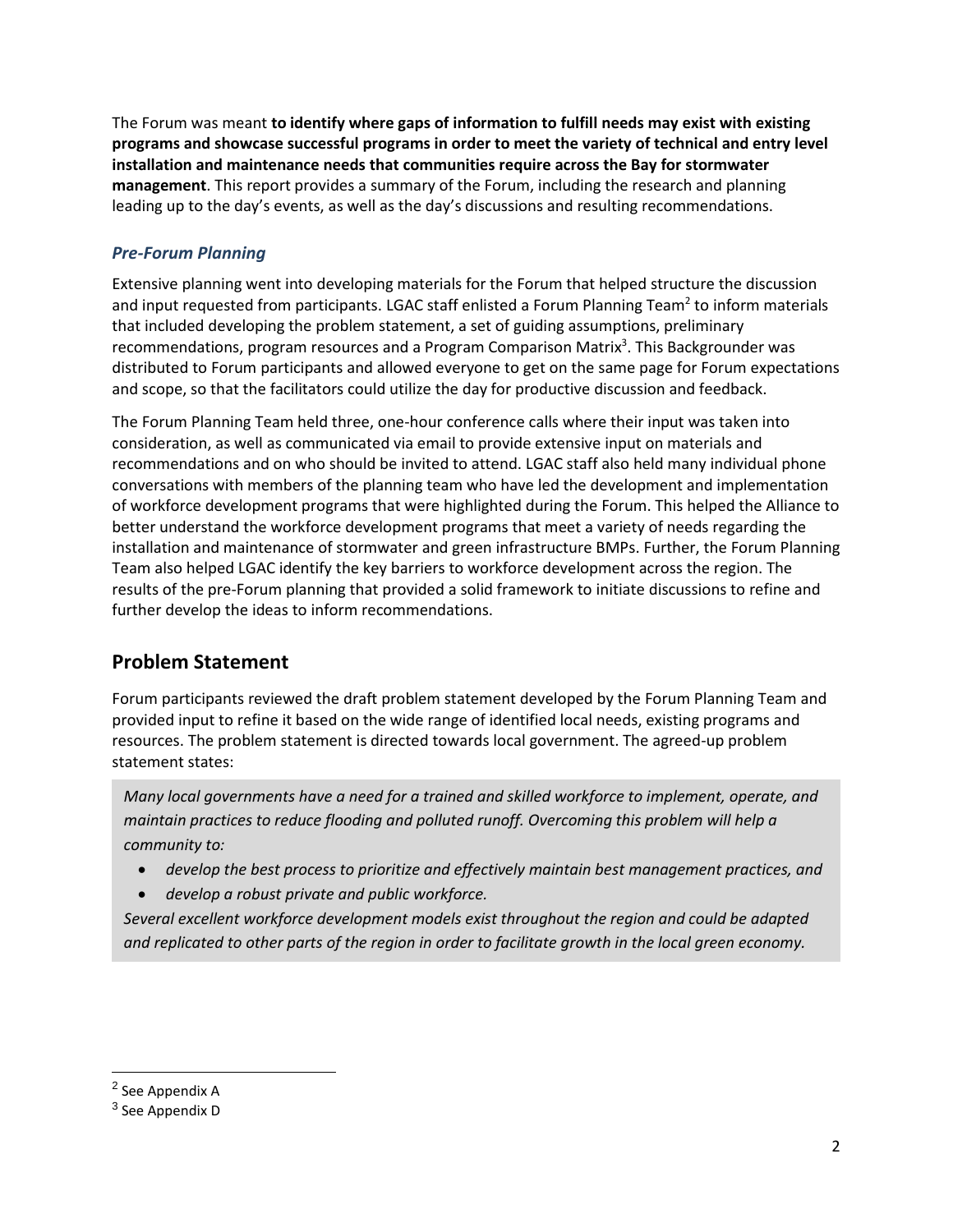#### *Discussion*

It became readily apparent that the starting point to define the issue(s) or problem(s) to address local workforce development needs differed across jurisdictions. While there is a generally expressed need for workforce development, the demand for the jobs and the type of work varies throughout the Watershed – from highly urban areas to rural communities where the installation and maintenance of best management practices (BMPs) can vary based on those required for permit compliance or to address local water issues such as flooding. The training need discussion was broadened further to include private property owners, such as homeowners that have BMPs installed on their property to reduce fees paid as part of a "rain tax" or "water quality protection charge"<sup>4</sup>. This specific population in the community, however, may be more appropriately addressed through education and outreach efforts within a community that is not related to workforce development.

Participants recognized the linkage between workforce development and local economic development through job creation opportunities and increasing the local tax base as more stable employment opportunities are generated with living wage jobs. Local governments, for example, that have permit requirements to construct and maintain BMPs may create the demand for this work and cultivate a trained workforce. This would involve workforce development in the public sector as well as meeting the needs of the private sector. Specifically, it is common for local governments to use contractors to construct and maintain public BMPs if their in-house capacity or available trained personnel limits their ability to do this type of work.

Central to addressing the workforce development needs, Forum participants debated the benefit of specific skills and knowledge required to meet the local demand for jobs in the stormwater or general water resources field. There is also the opportunity to receive specialized training that may be applied to many different types of industry (e.g. case study by Blue Ridge Community College and emerging technologies). Participants also discussed BMP designs that consider maintenance needs from the beginning phases of their development, requiring a workforce trained in all aspects to include design, construction, maintenance and inspection. The divergence of opinion reinforced the perspective of the different stakeholders at the Forum and the needs within the local community. However, there was agreement on the skills and knowledge to support workforce development be as transferable as possible within the broader water resources sector, specifically for entry-level employment opportunities. This was pertinent to more rural areas, or less densely populated areas where the public workforce (e.g. maintenance divisions of public works departments) perform a more wide-range of services with smaller staff size.

### **Assumptions**

Workforce development is a broad topic that involves many partners and varying local demand for work and the supply of workers to meet the demand, both in the public or private sector. Recognizing the diverse local needs for workforce development, participants were provided a set of assumptions to review and provide feedback to reflect their local considerations. The initial set of assumptions is provided in Appendix B as part of the Background information provided to Forum participants. Below is the set of assumptions considered and adjusted by the Forum participants to guide the discussion for the remainder of the Forum and inform recommendations are provided below:

<sup>&</sup>lt;sup>4</sup> Montgomery County, MD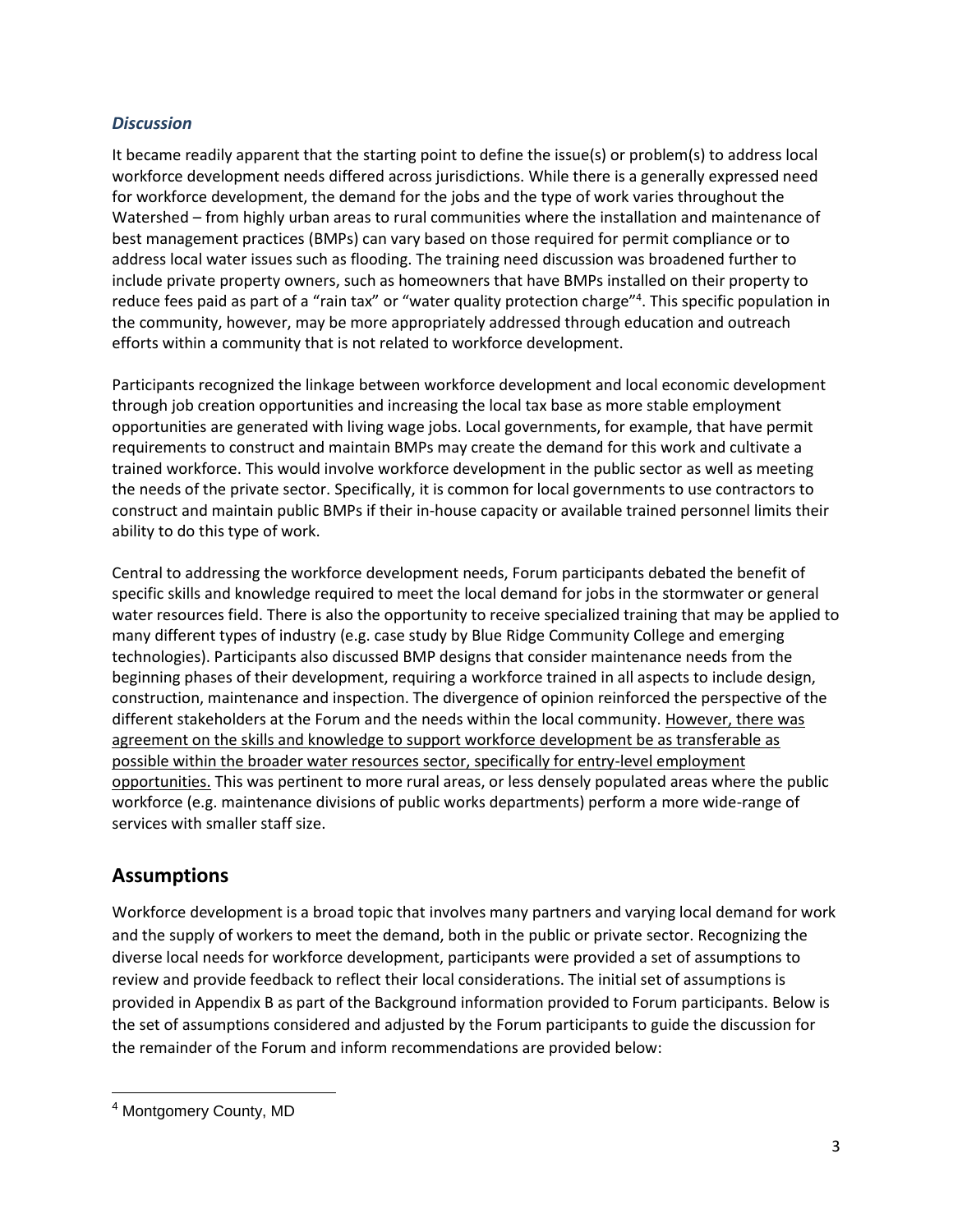- Training opportunities exist for entry level opportunities, yet they are not evenly distributed. These types of programs not only train individuals on basic skills, but have a multitude of social goals including supporting underemployed populations, providing life skills and case management support to help with job readiness skills.
- Training for more technical skills to support larger stormwater and green infrastructure installation and maintenance projects exist, and will be the one of the focuses of this Forum as we seek examples to adapt and expand these types of programs in regions where there are gaps in the availability of programs.
- **Trained workforce would be hired locally.**
- Local needs vary depending on many factors. There is no one stop shop solution for workforce development that can be applied across the Chesapeake Bay Watershed. For example, the type of job/career and training required for individuals may go beyond technical skills and knowledge and requires life skills or job readiness skills. This is dependent on the needs of individual communities.
- When focusing solely on stormwater or green infrastructure maintenance, there may not be enough jobs available to support a dedicated training program. **When expanding focus to other sectors (wastewater, drinking water, etc.), there are more opportunities to support jobs.**
- Practices that are eligible for nutrient and sediment reduction credit for the Chesapeake Bay TMDL are a priority over other types of projects applicable to growing a green workforce.

# **Local Needs Identification**

Based upon discussion at the Forum, there are four key areas of local needs identification.

#### *Identify funding mechanisms*

The recognized need for a workforce development program to install, operate, and maintain practices to reduce flooding and polluted runoff caused the general question, "How are we going to pay for it?". There is varied capacity, both staff and financial, of local governments and programs available to offer the workforce development training. The existing training programs that are available in a community may not include a program specific to the stormwater industry or water resources; similarly, with public (State) funds to support development them. As funding is a well-recognized barrier to program development, participants recognized the need to better coordinate with existing services and programs. A number of funding opportunities were suggested including:

- develop public-private partnerships;
- collaborate with neighboring communities to develop a regional training program;
- expand existing programs compared to starting new programs;
- add new training tracks/programs;
- work with community colleges;
- define the need for program development with workforce development boards; and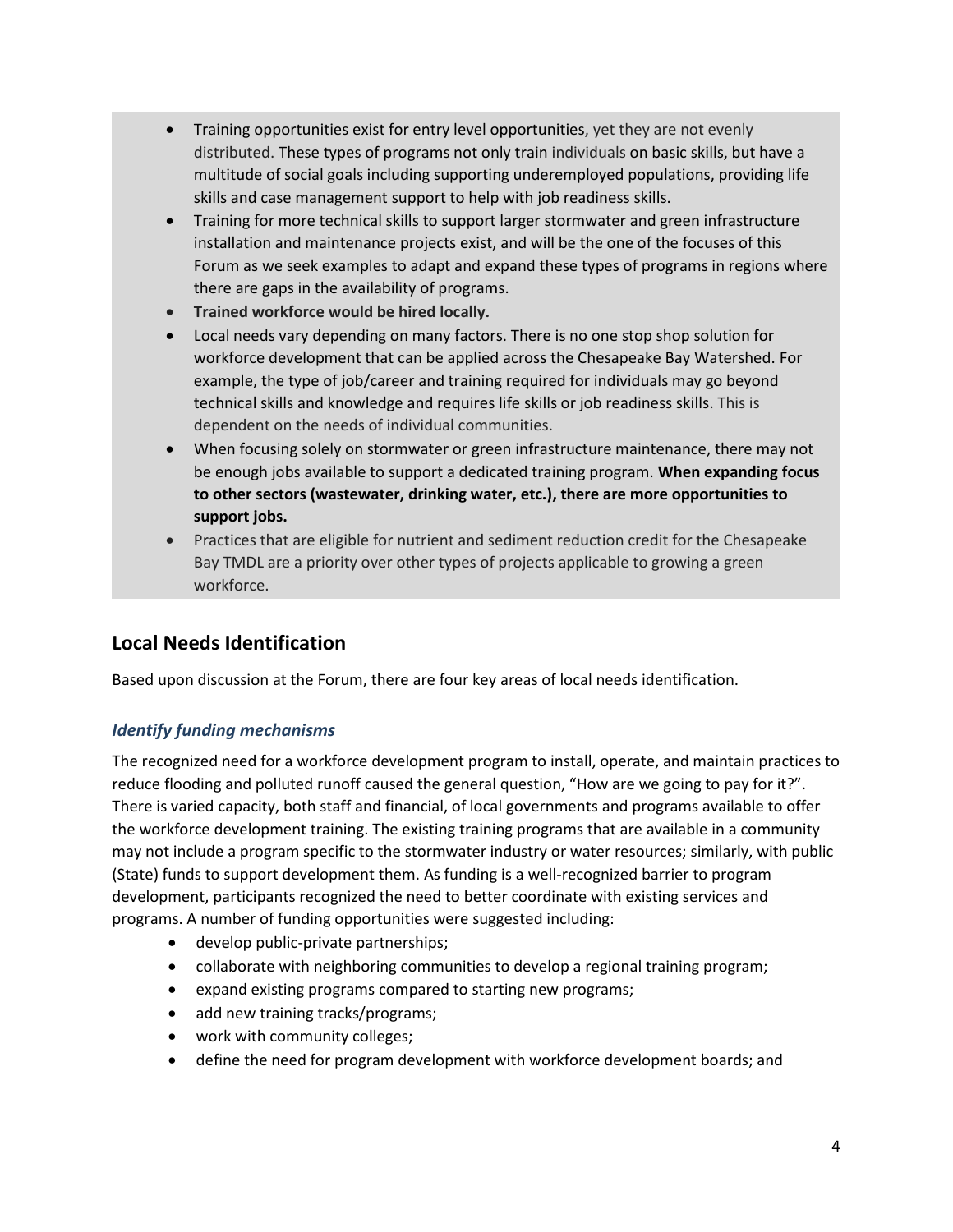expand existing programs with non-profit organizations that deliver or provide workforce development and training<sup>5</sup>.

Generating support for this type of public investment will require community-wide and political support that may include educational elements on the value and role of BMPs for green infrastructure in the community. For example, a lack of understanding of a bioretention practice that has not been maintained and is overgrown with weeds or invasive species, or absent of vegetation altogether, can generate a lack of public support for future implementation of practices in public areas – such as parks or neighborhoods. Financial support to invest in training and maintenance of BMPs may begin with describing the need to invest in these practices for the dual purpose of proper function of the BMPs need to clean local waterways or reduce local flooding, for example, while creating jobs to the public.

#### *Invest in community & human capital to create a successful workforce*

Forum participants reiterated a very basic economic model or understanding of local economic development in support of workforce development. That is, **job creation that supports living wage jobs infuses money into the local economy**. As such, strategic development and implementation of workforce development programs that address local workforce and community needs help to support broader societal goals as well. An individual who secures a living wage job and has the job-readiness skills and knowledge required for that work, has an opportunity to address poverty, unemployment and recidivism issues. Local government that adopt regulations supporting sustainable or "green" development, increasing green or open spaces that are accessible to communities, can create the demand and work for the private sector to help achieve these goals.

The influence of government policies and programs such the procurement process, can have a direct economic impact on local industry for hiring contractors. Forum participants noted the benefits and challenges of procurement where additional requirements may create a more cumbersome process, and also lead to an elevated profile for this work in the community. The costs to recover the credentials required for hiring are to be considered. The specifications for local hiring and workforce credentials facilitate the adoption of standards in the stormwater or broader green infrastructure industry that influence pay scales and career pathways. Jobs that pay a living wage with opportunity for career advancement may increase job retention, along with continued training opportunities. A need for high level, or specialized training as entry level positions grow may also lay the foundation to support publicprivate partnerships in the future.

#### *Build a job training model that can be replicated*

The Forum participants expressed a wide range of workforce development needs, some of which were not well understood and require further assessment. While there isn't a one-stop shop for workforce development training in the stormwater sector, there are a variety of existing programs. It would be helpful for the Chesapeake Bay Program, or other organization, to develop a basic framework for workforce development program based on the needs identified by communities throughout the Chesapeake Bay Watershed, along with existing training programs. As a start, a table summarizing a few

<sup>&</sup>lt;sup>5</sup> See Case Studies for example programs and organizations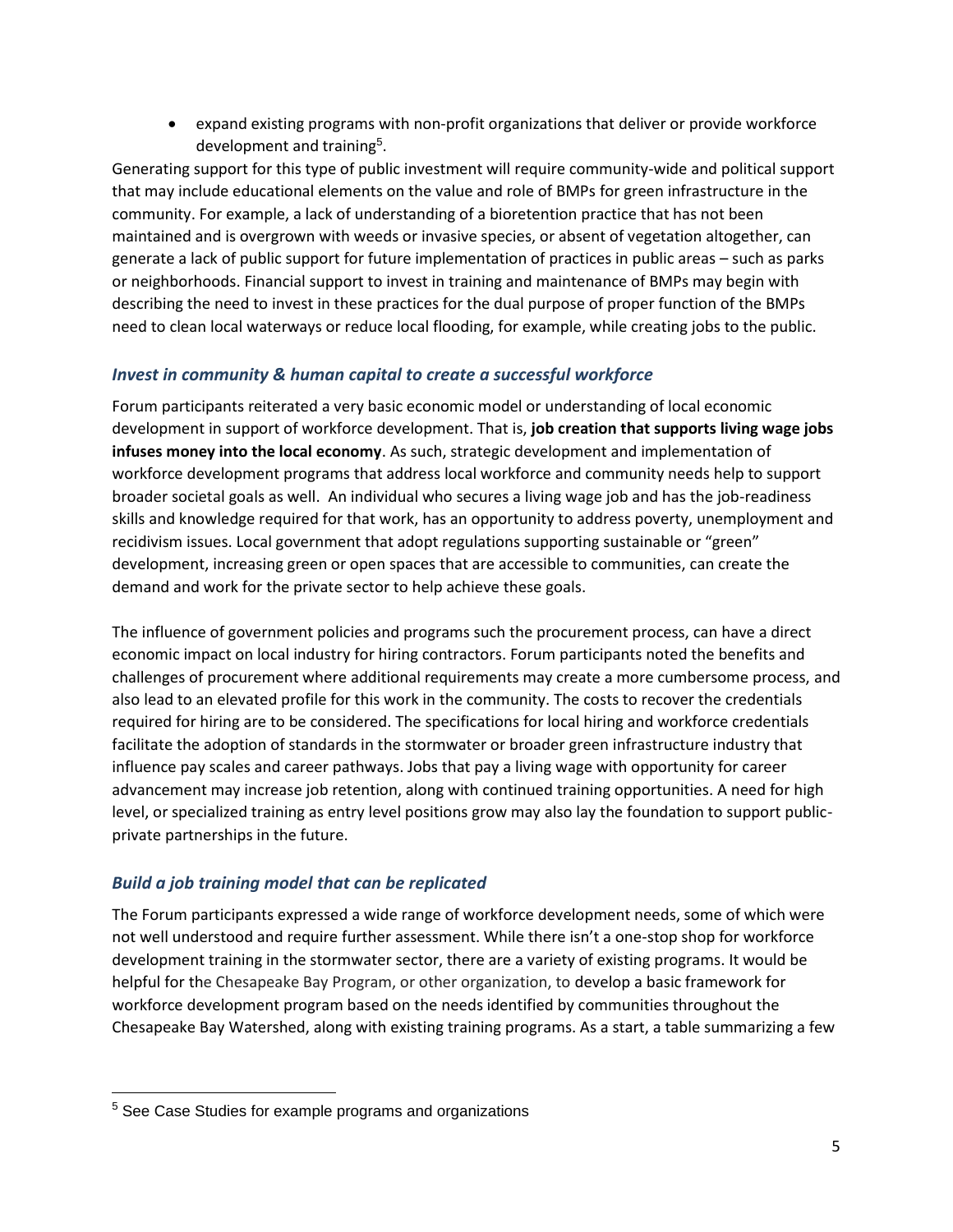of the programs with basic criteria was included as part of the Backgrounder information to participants and could be more fully developed.

#### *Revitalize & reinvest in physical infrastructure*

The need for workforce development addresses a twofold need:

- 1. Aging demographic of the public works workforce
- 2. Aging physical (drainage) infrastructure of urban cities

There is necessary maintenance for existing BMPs of all types along with the roads and drains that connect to them. As such, the need for workforce development should also include on-going training of existing public works staff and "why" this is important, and "how" to do it.

### **Case Study Examples of Workforce Development Programs**

A set of seven case study examples of workforce development programs in the Chesapeake Bay Watershed was presented at the Forum with a summary of their key attributes provided in Appendix D. The programs illustrate the different models for workforce development that are developed and/or delivered by community colleges, non-profit organizations, non-profit Conservation Corps/workforce development organizations, professional associations and government agencies. The credentials offered by these programs are a certificate or certification; each credential provides different requirements to maintain the credential by the individual. The programs are largely funded through public or private foundation grants, and, or program fees.

Collectively, these programs are making an impact on the local workforce with each individual that successfully completes the programs and secures a job. Appendix D provides a summary of the individual program metrics and outcomes.

*Chesapeake Bay Landscape Professional (CBLP) Certification Programs Beth Ginter, CBLP Coordinator* Website[: https://cblpro.org/](https://cblpro.org/)

The CBLP is a voluntary certification program for professionals in Virginia, Maryland, Pennsylvania and the District of Columbia who design, install, and maintain sustainable landscapes. The credential training and examination are based on a core set of standards in sustainable landscaping emphasizing stormwater retrofit best practices and conservation landscaping with native plants to benefit the environment. There are two levels of training that focus on landscape professionals, an Associate program for the youth workforce and a pilot entry program initiated in 2019 for maintenance crews.

*Blue Ridge Community & Technical College (CTC) Cynthia Hull-Miller, Blue Ridge CTC* Website: <https://www.blueridgectc.edu/>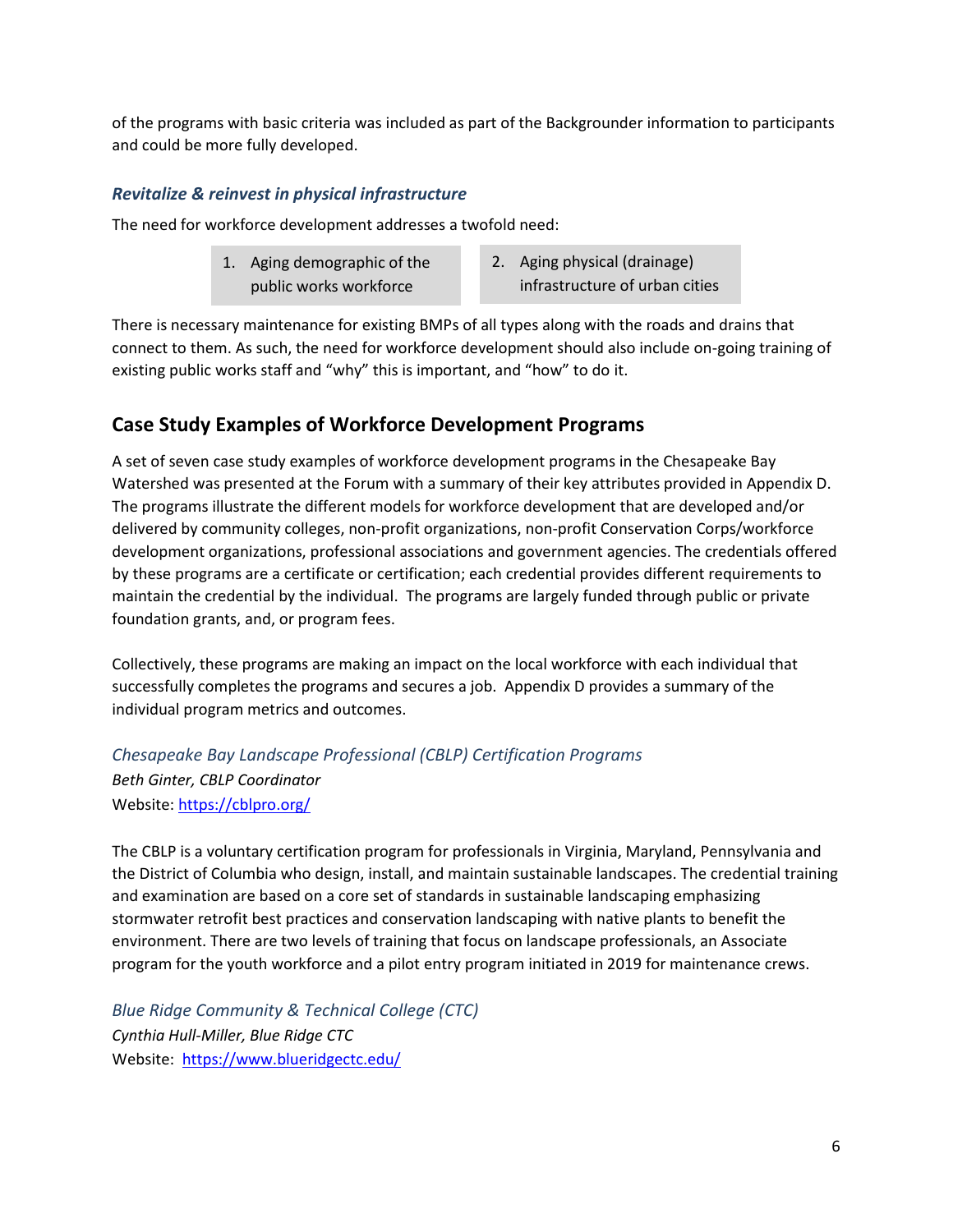Blue Ridge CTC offers specialized training programs that are part of the College's course offerings. The length of the training is based on credit hours and/or degree programs that specify course requirements for each program. Each of the programs are designed to meet identified job or career paths. The three programs highlighted at the Forum include:

- Environmental Science Technical Program
- Applied UAS (unmanned aircraft systems) Technologies
- Applied Laboratory /Quality Assurance Technicians

#### *Howard EcoWorks*

*Lori Lilly, Howard EcoWorks* Website[: www.howardecoworks.org](file:///C:/Users/jstarr/Desktop/www.howardecoworks.org)

Howard EcoWorks provides three programs to train individuals on the construction and maintenance of small-scale green infrastructure practices, in addition to stream restoration. Each of the programs focus on a different target audience to include:

- READY that is a summer workforce program for young adults aged 16-25 years old.
- UpLift an adult workforce program that targets under-served populations that is 9-10 months in lengths for entry level jobs. There are no prerequisites and the curriculum include the CBLP-Associates certificate.
- Seeds of Change is a workforce development program offered at the Howard County's Corrections Department that develops inmate skills and knowledge to maintain a native plant nursery. The program is six-weeks in length with no-prerequisites and participants receive a Landscape of Life certificate.

### *Pennsylvania Department of Conservation & Natural Resources Arboriculture Course Shea Zwerver, PA Bureau of Forestry* Website: <https://www.dcnr.pa.gov/Pages/default.aspx>

The Correctional Conservation Collaborative is a workforce development program in Arboriculture, Conservation and Riparian Buffers for inmates nearing release. The targeted job sectors include tree service in the riparian and forest sectors. The focus area was identified, in part, based on the riparian buffer projects planned in the region with multiple job types: tree climber/arborist, utility line clearer, tree nursery worker, and riparian forest buffer technician. There are no educational or work experience pre-requisites. The program presents an opportunity for participants to take Pesticide Applicators Certification courses and become a Tree Worker Climber Specialist.

#### *Clean Water Certificate (CWC) Training Program*

# *Neely Law, Center for Watershed Protection*

#### Website[: https://www.cwp.org/cwc/](https://www.cwp.org/cwc/)

The CWC Training Program is a certificate program that provides basic skills and knowledge for adults to secure an entry-level job in the stormwater industry. The certificate program serves as a foundation for additional credentials. The program is also applicable to the existing workforce who seek to acquire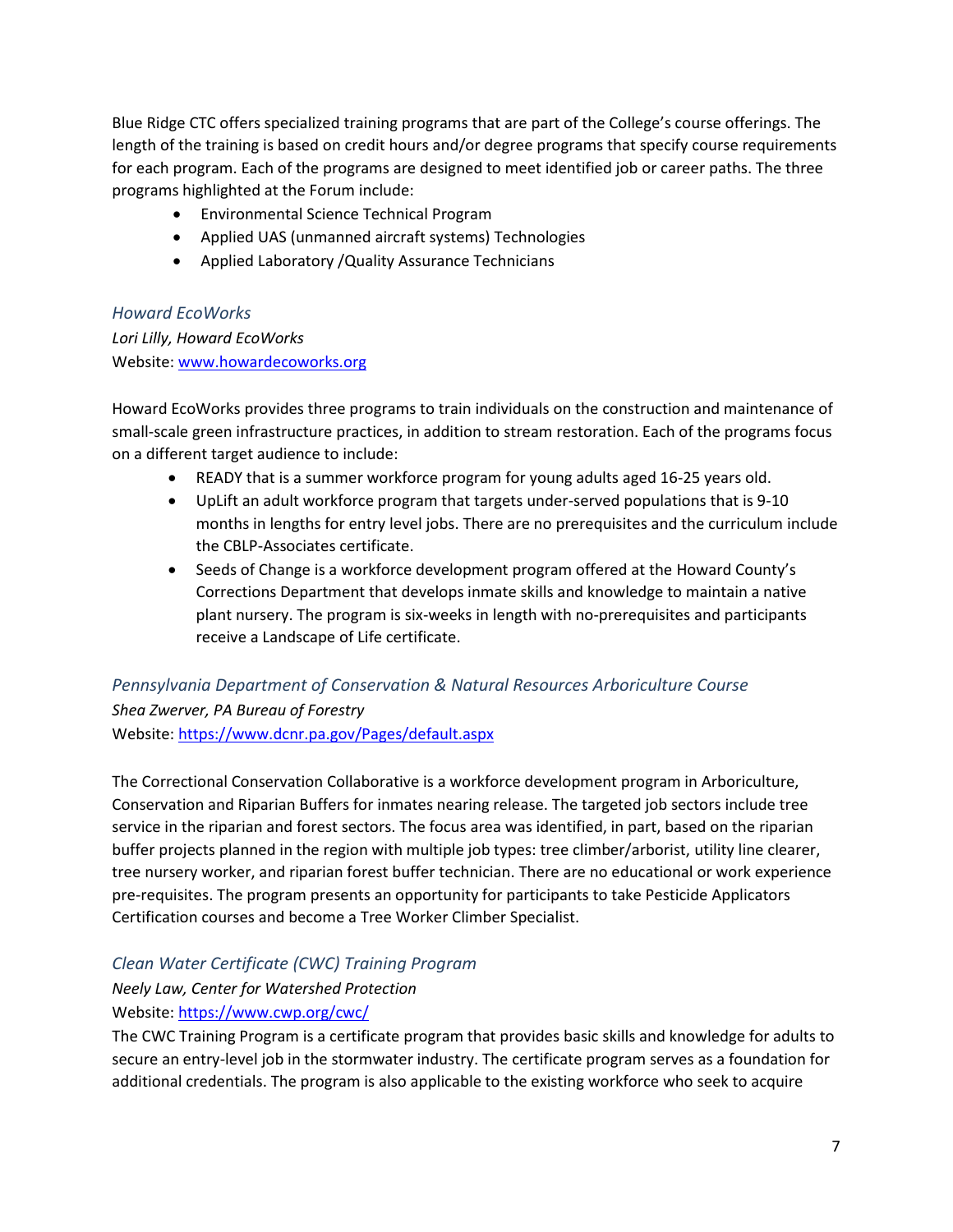these skills to expand their career pathways or expand their existing responsibilities. The goals of the CWC training program are to:

- Provide the stormwater industry access to an "on the job ready" workforce,
- Expand the skilled stormwater industry workforce to help meet the demand for stormwater installation and maintenance, and
- Increase opportunity for individuals in low-income communities and under or unemployed individuals to secure a living wage job leading to financial stability.

The program is implemented on a contractual or fee for service model where the CWC training is integrated with existing workforce development programs that provide life skills and support services to program participants, creating a pathway for local businesses to hire these individuals into living wage careers following successful completion of the CWC training program.

#### *RiverCorps*

*Josh Burch, District of Columbia Department of Energy & Environment (DC DOEE)* Website[: https://www.layc-dc.org/what-we-do/job-readiness/green-jobs-training/](https://www.layc-dc.org/what-we-do/job-readiness/green-jobs-training/)

The RiverCorps Program is funded through the DC DOEE and implemented through a local Conservation Corps Program, Latin American Youth Center (LAYC). LAYC offers job training in green infrastructure and conservation to residents of Montgomery County and the District of Columbia. The programs provide field experience and classroom instruction and may include job readiness training, certifications, and career development opportunities. It is a five-month long green infrastructure job training program. The target audience are young adults ages 18-24 years and seeks to build the next generation of environmental stewards.

### **Recommendations**

*1. LGAC recommends that the Chesapeake Bay Program (CBP) partners charge each state or region (more localized) with conducting a needs assessment around the demands of the stormwater and related industries to implement, maintain and inspect BMPs and supply of the workforce.*

A recurring theme early-on at the Forum was to determine the need for workforce development in a community. Community needs for workforce development will vary based on size and demographics, the types of stormwater and green infrastructure BMPs that need to be installed and maintained, and the target population that the program is trying to reach, among other differences. An example needs assessment is provided in Appendix G. In this example, community colleges are required to provide justification or rationale for adding a new training program. Workforce development and training programs that are supported by certain types of grants (e.g. Department of Labor) are required to report job placement and/or be associated with demonstrated pay increases. Therefore, it is critical to ensure that the training is well funded, clearly defines the customer or recipient of the workforce development program and that it meets the needs of the targeted learners as well as the employers and their hiring capacity.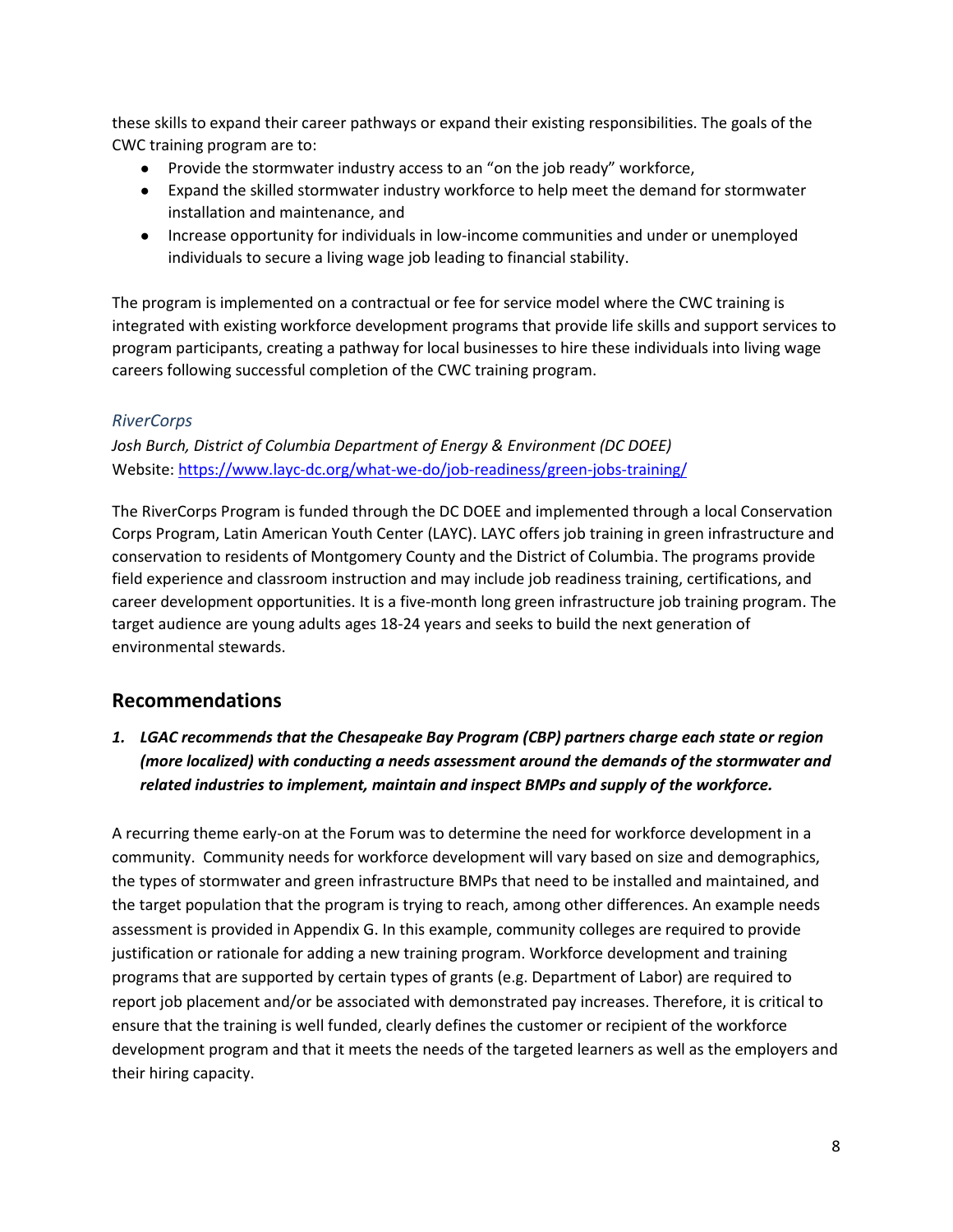**2.** *LGAC recommends identifying the components of workforce development programs that create a successful job pipeline and work to replicate them in other programs as they are developed. Two specific strategies are (1) to connect training programs with the businesses and public agencies and build a relationship from the get-go, and (2) encourage public agencies to include credentials such as certificate or certification criteria in job descriptions.*

A locally developed workforce development program should connect with local employers. This may also include retraining of existing employees which may be more pertinent in rural areas where contractors specialized in this area of work are not as accessible compared to more urban areas. There should be a strong effort to ensure there is a training-to-job pipeline in either case. Some training programs, like Civic Works' Baltimore Center for Sustainable Careers, have built partnerships that lead to a highly successful training-to-job placement pipeline; but many programs struggle with this issue. Overall, a workforce development program or training should provide ready access to an employer network along with support services to facilitate success of individuals seeking a living wage job in this industry. Job placement may also be a requirement for grant funding that supports these programs. It is recommended to improve coordination between local workforce development boards and local government to address this specific employment sector. Examples include local Workforce Development Boards, community colleges, Conservation Corps programs and other non-profits. Case study examples of success stories showcasing programs and individuals would help to broaden the understanding of how the different programs and partnerships work in different communities.

Additional components of a model framework for workforce development programs are to provide job readiness skills and wrap-around services that support an individual's re-entry into the job market. The demographic profile of targeted individuals for workforce development may identify barriers to employment – from criminal background to transportation and childcare - while also nurturing fundamental communication and workplace conduct. Local employers may take advantage of federal and, or state tax credits for hiring targeted groups who are consistently faced with barriers to employment. The return on investment in training and providing living wage jobs is also a benefit compared to cost of recidivism or incarceration.

#### **3.** *LGAC recommends that transferable credentials across the Watershed should be developed in order to be most valuable to standardize the base requirements needed.*

The "green economy" includes a diverse type of employment in the sectors of energy, water and vegetation management. There are multiple types of jobs within each of these industries requiring specialty or expert knowledge. **Credentials that meet the needs of the employment sector and employers is paramount.** Credentials may be either certificate or certification programs where each type has different requirements for individuals to achieve and maintain. The credential should consider individuals entering the workforce along with the existing workforce. Forum participants supported the development of programs where the credentials would be stackable or build upon one another to support a career pathway and transferable to other sectors.